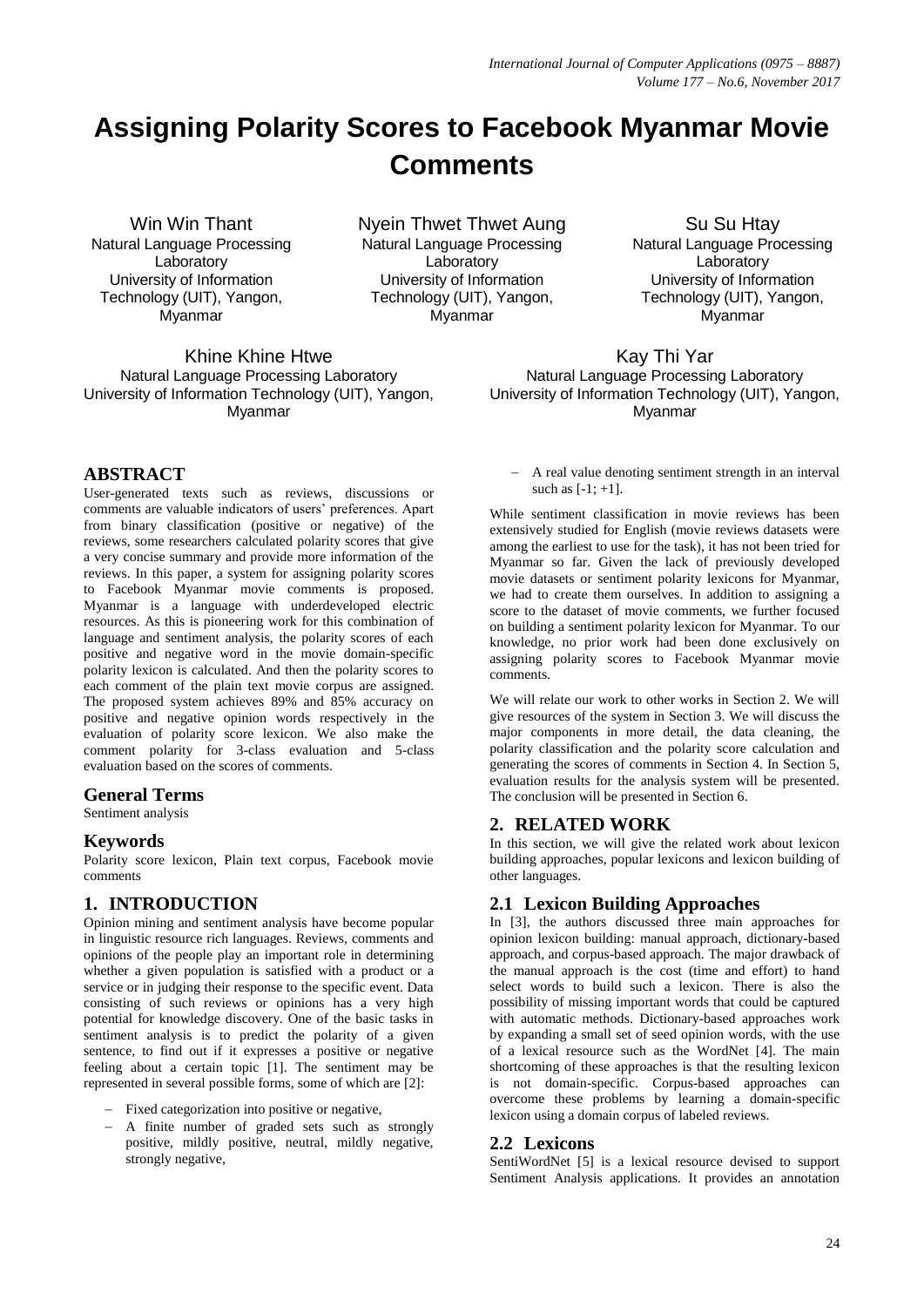based on three numerical sentiment scores (positivity, negativity, neutrality) for each WordNet synset [6]. Clearly, given that this lexical resource provides a synset-based sentiment representation, different senses of the same term may have different sentiment scores.

WordNet-Affect [7] is a linguistic resource for a lexical representation of affective knowledge. It is an extension of WordNet which labels affective-related synsets with affective concepts defined as A-Labels (e.g. the term euphoria is labeled with the concept positive-emotion, the noun illness is labeled with physical state, and so on).

MPQA Subjectivity Lexicon [8] provides a lexicon of 8,222 terms (labeled as subjective expressions), gathered from several sources. This lexicon contains a list of words, along with their POS-tagging, labeled with polarity (positive, negative, neutral) and intensity (strong, weak).

SenticNet [9] is a lexical resource for concept-level sentiment analysis. It relies on the sentic computing, a novel multidisciplinary paradigm for sentiment analysis. Differently from the previously mentioned resources, SenticNet is able to associate polarity and affective information also to complex concepts such as accomplishing goal, celebrate special occasion and so on. At present, SenticNet provides sentiment scores (in a range between -1 and 1) for 14,000 common sense concepts.

## **2.3 Lexicon Building of Other Languages**

There is a large body of work concerning sentiment analysis using lexicon. This is because lexicons are crucial for sentiment analysis.

The researchers [10] developed a sentiment lexicon for Sinhala Language with the aid of English sentiment lexicon (SentiWordNet 3.0). It is generated by mapping the English words in the English/Sinhala dictionary to the sentiments in SentiWordNet 3.0. The advantage of the method is it does not require a translation tool or software, unlike other multilingual sentiment approaches. They have achieved acceptable results maximum of 60% in Naïve Bayes classification with a Sinhala sentiment lexicon.

The authors [11] presented a graph based WordNet expansion method to generate a full (adjective and adverb) subjective lexicon. They used synonym and antonym relations to expand the initial seed lexicon. They created the resources for Hindi language, Hindi subjective lexicon. They also developed an annotated corpus of Hindi Product Reviews. For dataset in Hindi language, translated pre-annotated Amazon product reviews from English to Hindi using Google translate. They explored how the synonym and antonym relations can be exploited using simple graph traversal to generate the subjectivity lexicon.

They [12] produced the first publicly available large scale Standard Arabic sentiment lexicon (Ar-SenL) using a combination of existing resources: English WordNet (EWN), Arabic Word-Net (AWN 2.0), English SentiWordNet (ESWN 3.0) and the Standard Arabic Morphological Analyzer (SAMA 3.1) [13]. They showed that using English-based linking produces, on average, superior performance in comparison to using the WordNet-based approach. A union of the two resources was better than either and outperformed a high-quality manually-derived adjective sentiment lexicon for Arabic.

For our language, raw corpus and domain specific lexicon are manually created. This is the first work for identifying scores to the comments written in Myanmar language.

## **3. RESOURCES**

Lexical resources such as corpus and lexicon are very important for sentiment analysis. A text corpus, an unstructured set of texts, is used to do sentiment analysis and checking occurrences in the proposed system. Lexicon is a database of lexical units for a language along with their sentiment orientations.

#### **3.1 The Plain Text Corpus**

The 12,600 Myanmar movie comments were randomly collected from the Facebook. The plain text corpus includes positive, negative and neutral comments and the numbers of these comments are nearly equal. The minimum length of the comment is 2 words, the maximum comment length is 90 words and the approximate average length is 17 words. For example, 2,310 comments are collected from the Facebook movie link of OKMPmovie (အုတ်ကြားမြက်ပေါက်). The following table shows the example web pages link that the data is collected.

| No. | <b>Facebook Movie Web Pages Link</b>      | No. of<br>comments |
|-----|-------------------------------------------|--------------------|
| 1   | https://www.facebook.com/Kyikyikyalkyal/  | 1,950              |
| 2   | https://www.facebook.com/achit.sit.movie/ | 1,460              |
| 3   | https://www.facebook.com/minlebokay/      | 1,120              |
| 4   | https://www.facebook.com/ttndonut/        | 2,140              |
| 5   | https://www.facebook.com/OKMPmovie/       | 2,310              |

## **3.2 Polarity Lexicon**

A lexical resource for sentiment analysis also referred to as a sentiment lexicon, is a database of lexical units for a language along with their sentiment orientations. There are two broad approaches to creation of sentiment lexicons – manual and automated. Creation of a sentiment lexicon manually involves reading several thousand of text documents and selecting the words which are carrying sentiment. In automatic sentiment lexicon, the task is to create a set of starting seed words with known sentiment orientation, and then expand that seed set using an already existing lexical resource. Two stages of lexicons creation can be distinguished: 1) the generation of the sentiment-bearing words list, containing the candidates to sentiment lexicon, and 2) the assignment of sentiment labels to these words, e. g. positive/negative/neutral [14].

In the proposed system, a hand-tagging movie domainspecific lexicon is manually designed. It consists of 276 polarity words after analyzing the plain text corpus. Some are compound words and some include their inflection. Positive words with negative prefix or suffix are considered as negative words. We observe 152 words which have been tagged with a positive sentiment polarity and 124 words tagged with a negative polarity. More positive words are extracted because the positive comments contain more opinion words in the plain text corpus. Examples positive and negative words are shown in Table 2.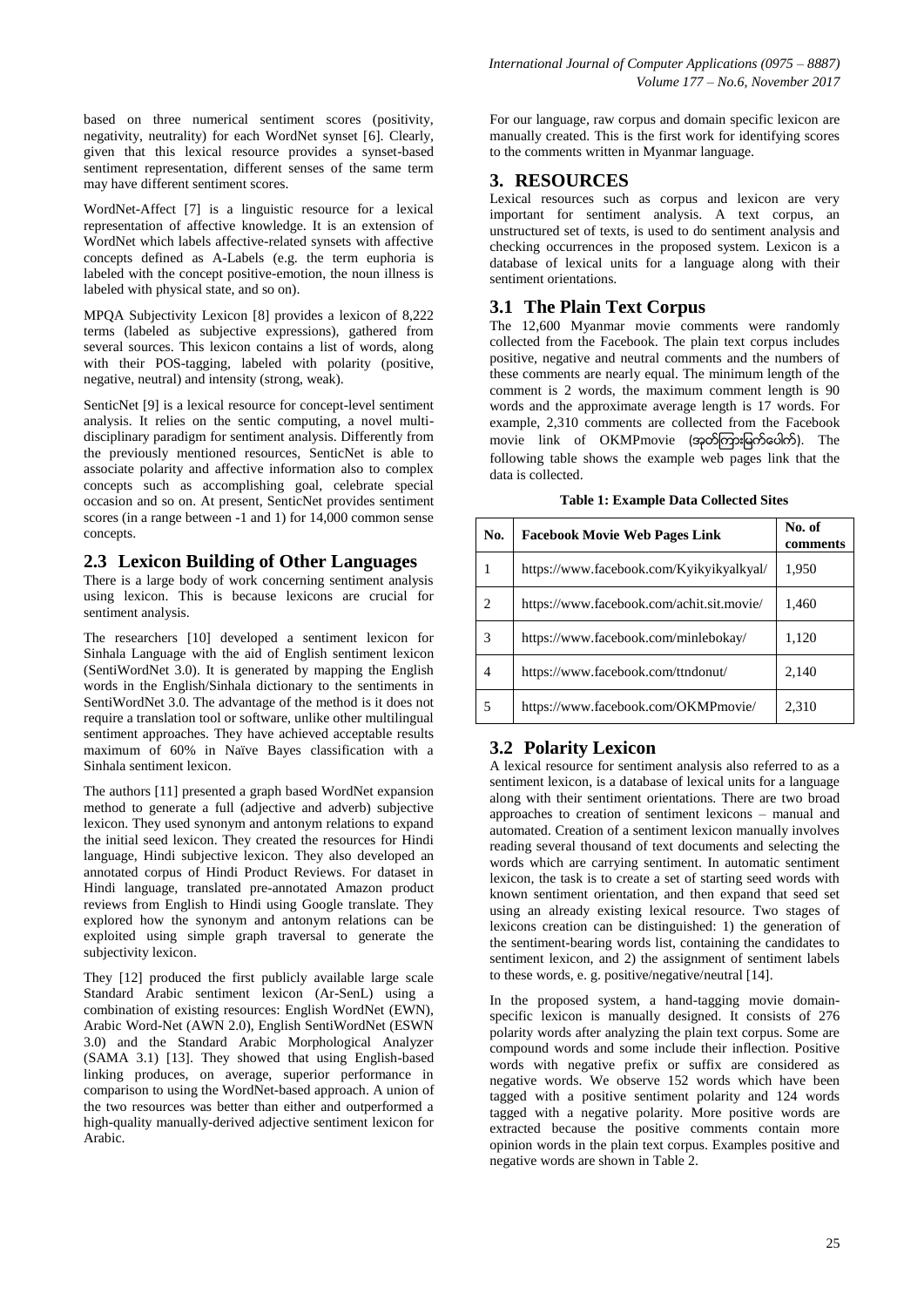**Table 2: Examples of words from the lexicon which have been tagged with positive polarity and negative polarity**

| Word                | <b>Translation</b> | <b>Polarity Type</b> |
|---------------------|--------------------|----------------------|
| ကျေနပ်              | satisfy            |                      |
| ဂုဏ်ယူ              | proud              |                      |
| ကြိုက်              | like               | Positive             |
| သွဲဆောင်            | attract            |                      |
| ပျော်               | happy              |                      |
| ဝေဖန်               | criticize          |                      |
| အဆင့်အတန်းမရှိ      | no standard        |                      |
| ဆိုးဝါး             | awful              | <b>Negative</b>      |
| ရှက်စရာ<br>ပျင်းစရာ | shame              |                      |
|                     | bore               |                      |

# **4. PROPOSED SYSTEM**

The comments are fetched from Facebook website which undergoes text cleaning to classify the comments as positive, negative and neutral. Manually created polarity lexicon and classified comments are then used to calculate the scores of each sentiment word. After creating sentiment polarity score lexicon, the comments' scores are generated. The architectural diagram of the proposed system is shown in Figure 1.



F**igure 1: Architectural diagram**

## **4.1 Text Cleaning**

In order to perform sentiment analysis, data have to be prepared in order to obtain a dataset. The data preparation step is an essential task in social network data analysis. It performs necessary data preprocessing and cleaning on dataset for subsequent analysis.

- Removal of non-Myanmar words: When data analysis needs to be data driven at the word level, the commonly occurring words (non-Myanmar words) should be removed.
- Removal of Punctuations: All the punctuation marks such as " $\ldots$ ", "?" are removed from the comments.
- Removal of Expressions: Textual data (usually speech transcripts) may contain human emotional expressions

like [laughing], [crying], [audience paused]. These expressions need to be removed.

- Slangs lookup: Again, social media comprises a majority of slang words. These words should be transformed into standard words to make free text. The words like  $"$ မိုက်တယ် $"$  means good (ကောင်းတယ်),  $"$ နန်းဆန်တယ် $"$  $means$  beautiful ( $\infty$  $\infty$  $\delta$ ), etc.
- Spell checking: Some misspelled words are manually checked for the next phases of analysis.

# **4.2 Identifying Positive, Negative and Neutral Comments**

Sentiment classification refers to classifying reviews not by their topics but by the polarity of their sentiment (e.g, positive or negative). It is useful for recommendation systems, finegrained information retrieval systems, and business applications that collect opinions about a commercial product. The main resources used for identifying positive, negative and neutral comments are the proposed plain text corpus and the constructed lexicon. The approach is to count positive and negative words in a comment, where the comment is considered positive if it contains more positive than negative words, and negative if there are more negative words. A comment is neutral if it contains an equal number of positive and negative words.

# **4.3 Calculating Polarity Score**

We have calculated scores (positive, negative and neutral) of the opinion words by using the following equations.

$$
score_{pos}(w) = f_{pos}(w) / f_{all}(w)
$$
 (1)

$$
score_{neg}(w) = f_{neg}(w) / f_{all}(w)
$$
 (2)

$$
score_{neu}(w) = f_{neu}(w) / f_{all}(w)
$$
 (3)

$$
score_{pos}(w) + score_{neg}(w) + score_{neu}(w) = 1
$$
 (4)

where  $f_{pos}(w)$ ,  $f_{neg}(w)$ ,  $f_{neu}(w)$  and  $f_{all}(w)$  denote the frequencies of an opinion word (w) occurred in the positive, negative, neutral and all comments, respectively. And  $score_{pos}(w)$ ,  $score_{neg}(w)$  and  $score_{neu}(w)$  denote the scores of opinion word as positive, negative and neutral word, respectively. Each of these scores ranges in the interval [0, 1], and the total of their scores is 1 for each word.

Polarity score can be expressed as a set of tuples of the form <positive: negative: neutral> and all scores are rounded to 4 decimal places. The score 1:0:0 is absolutely positive and 0:1:0 is absolutely negative. For example, positive opinion word "  $\infty$  " (i.e. appreciate) is included 69 times in all comments. This word also appears 58 times in positive comments, 3 times in negative comments and 8 times in neutral comments. The polarity triplet of this word is <0.8406, 0.0435, 0.1159>; hence  $score_{pos}$ ( $\omega$ ) = 0.8406. Some opinion words and their scores are shown in Table 3.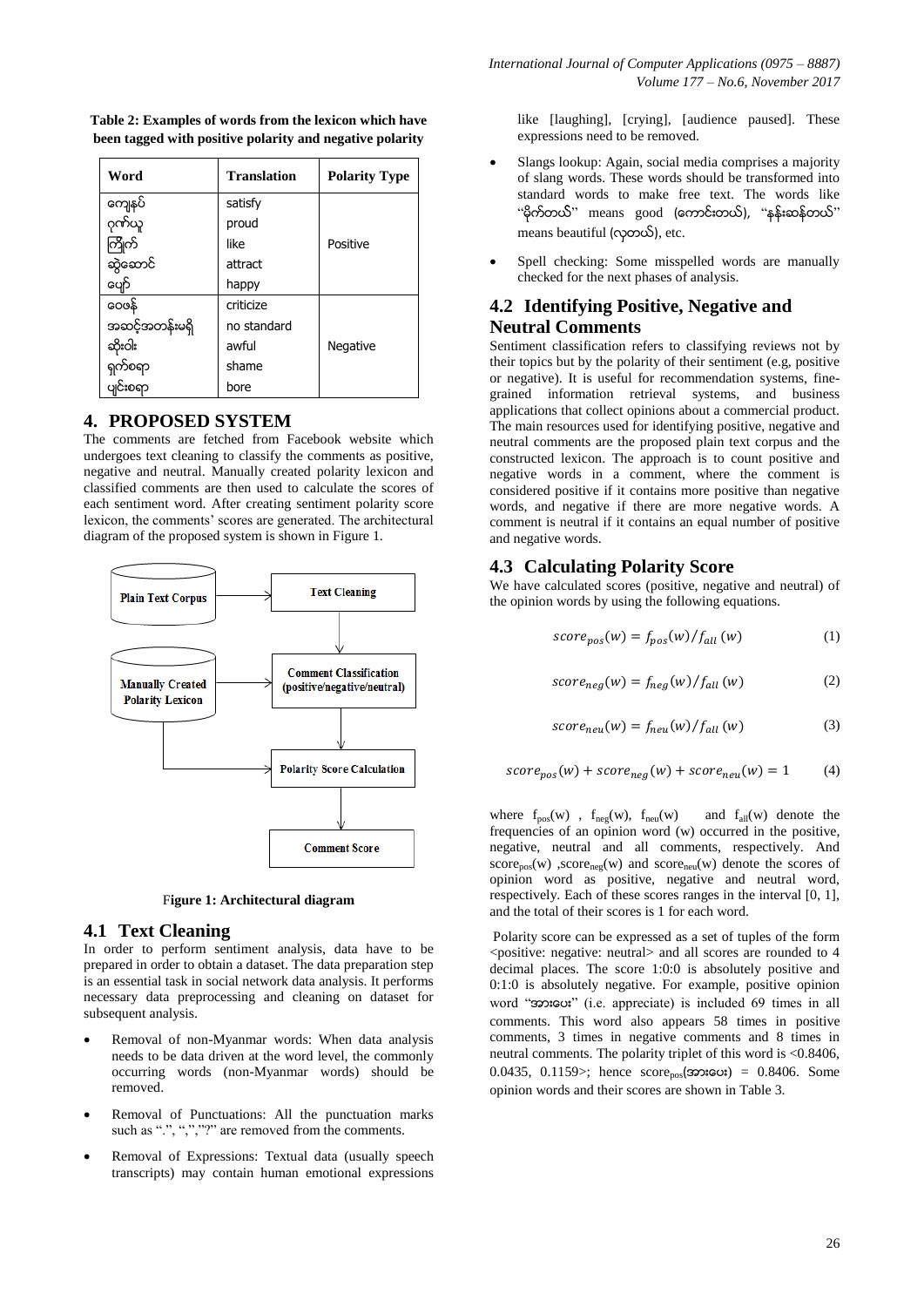| word                   | <b>Positive</b><br>score | <b>Negative</b><br>score | <b>Neutral</b><br>score |
|------------------------|--------------------------|--------------------------|-------------------------|
| ချစ် (love)            | 0.6897                   | 0.0345                   | 0.2759                  |
| သန <b>း</b> (sympathy) | 0.1488                   | 0.0000                   | 0.8512                  |
| ကြိုက် (like)          | 0.8129                   | 0.1065                   | 0.0806                  |
| ပေါကား (silly movie)   | 0.0104                   | 0.9151                   | 0.0745                  |
| ဆိုးဝါး (awful)        | 0.0000                   | 1.0000                   | 0.0000                  |

**Table 3: Sample words with polarity scores**

The Myanmar words " " (i.e not good) and " ႔" (i.e. bad) are same meaning but most comments contain " $\omega$ comest" (i.e not good). Dealing with negative words is an essential step in counting frequency. Because of the mixed frequency of positive word " moses" (i.e good) in negative word " wacoses" (i.e not good), error can be occurred in counting frequency. In order to get the correct count of positive word "good", this problem is solved by reducing "good" count contained in "not good".

#### **4.4 Assigning Scores to Comments**

The sentiment classification task is extended to the more challenging task of assigning scores to comments. This score is called the comment scores. Using the above polarity score lexicon with positive, negative words, the overall score of a comment can be identified. The first step is to extract opinion words from a comment. However, in some cases, it is needed to combine several opinion words in a sentence as both positive and negative words may exist in a sentence. The second step is to assign the scores of these extracted words. The scores are calculated by subtracting the total negative opinion scores from the total scores of the number of positive opinion words in a comment. It is done by the equation (5).

$$
score(C) = \sum_{i=0}^{n} score_{pos}(P_i) - \sum_{i=0}^{n} score_{neg}(N_i)
$$
 (5)

 $C \t : a \text{ comment}$ 

 $P_{1}$  … positive opinion words contained in C

 $N_1$ <sub>n</sub>: negative opinion words contained in C

Most of the comments are not grammatically corrected sentences. Here, we list some examples of movie comments with scores.

Example positive comment:

ဒီဇာတ်ကားကို **ကြိုက်** (like) တယ် **ကောင်း** (good) တယ် I **like** this movie. It is **good**. score<sub>pos</sub>(ကြိုက်) =0.9 and score<sub>pos</sub>(ကောင်း ) =0.825 Comment Score = 0.9 + 0.825-0 = 1.725

Nothing really surprising here: typical positive comment, without going into specifics.

Example negative comment:

မြန်မာ**ပေါကား** (silly movie) ကြီးပါ

It is a Myanmar **silly movie**.

score  $_{\text{neg}}$  (ပေါကား) =0.9251

Comment Score =0-0.9251= -0.9251

The comment shows clearly negative.

Example neutral comment:

နေတိုးက **သရုပ်ဆောင်တော်** (good at acting) တယ် မင်းသမီး ကို မကြိုက်ဘူး (do not like) The actor Nay Toe is **good at acting**. I **do not like** the actress.

score<sub>pos</sub> (သရုပ်ဆောင်တော်) =0.728 and score<sub>pos</sub>(မကြိုက် ) =0.9

Comment Score = 0.728 -0.9 = -0.172

Here, despite having the low negative score, the comment is really neutral.

#### **5. EVALUATION**

There are two parts for evaluation of the proposed system. One is evaluation of lexicon and another evaluation is based on scores.

#### **5.1 Evaluation for Polarity Score Lexicon**

For the evaluation of our polarity score lexicon of positive and negative words, accuracy for positive opinion word  $(w_{pos})$  is the ratio of the number of recognized positive opinion words whose scores are greater than 0.6 to the number of all positive opinion words. The accuracy of a positive opinion word is calculated in equation (6) and Accuracy  $(w_{\text{neg}})$  can be calculated similarly.

 $Accuracy(w_{pos})$  $=$ number of recognized positive opinion words number of all positive opinion words (6)

**Table 4: Accuracy of opinion words**

| Opinion  | <b>Opinion Words</b> | <b>Accuracy</b>           |     |
|----------|----------------------|---------------------------|-----|
| type     | All                  | Recognized<br>(score>0.6) |     |
| Positive | 152                  | 136                       | 89% |
| negative | 124                  | 105                       | 85% |

The proposed system yield 89% of accuracy for positive opinion words and 85% of accuracy for negative opinion words in the lexicon. The scores of some words are not correct because of the following reason.

 In the following example, the whole comment polarity is positive because of two positive opinions and one negative opinion. For example, the word " $\omega$ တိုက်တန်ဘူး" (i.e. is not worth) is given a negative polarity, but it occurs very often in positive comments and not very often in negative ones. So, the score of this word is not correct.

ဇာတ်လမ်း ကောင်း တယ် မင်းသား လည်း တော်တယ် မင်းသမီးက အကယ်ဒမီနဲ့ မထိုက်တန်ဘူး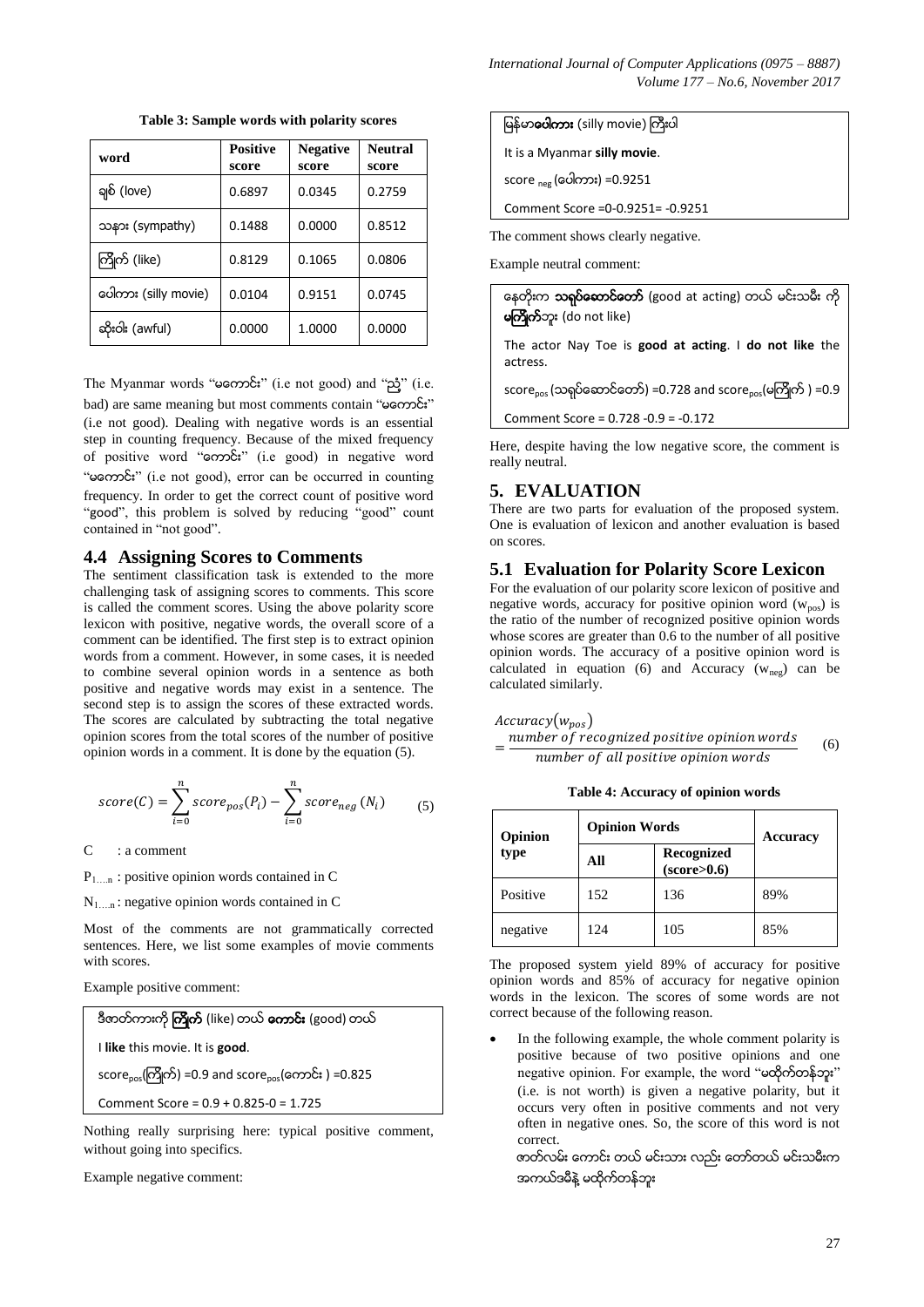(The movie is good. The actor is good. The princess is not worth with award of academy.)

- Because of some spelling errors in the comments, some of the word count is mismatched and it affects the accuracy.
- Single opinion words are ambiguous words and can cause the incorrect frequency. In the following example, the Myanmar word "  $\infty$ <sup>"</sup> (i.e. good or stop) is ambiguous word. One is positive meaning and another one is negative meaning. မင်းသားက တော်(good) တယ်. (The actor is good.)

ဒီဇာတ်ကားကိုမကြည့်ချင်တော့ဘူး တော်ပါတော့ (stop) (I do not want to see this movie. Please stop!)

# **5.2 Human Evaluation for Scores of Comments**

To test the scores of comments, we performed human labeling of a subset of the movie comments, with positive, negative or neutral polarity labels. In order to have an equal number of positive and negative comments, 300 comments are randomly selected from each category, resulting in the testing dataset of 900 comments. Evaluations on 3-class and 5-class are performed according to the scores.

**3-class evaluation**: divides the scores into three classes, positive  $> = 0.5$  > neutral  $> = -0.5$  > negative

**5-class evaluation**: divides the scores into five classes, strong positive  $> = 2.5$  > weak positive  $> = 0.5$  >neutral  $> =$  $-0.5$  > weak negative  $\ge$   $-2.5$  > strong negative

The comment scores assigned by the human raters are treated as correct answers. Moreover, comment scores may vary depending on them. The definition of the accuracy in this section is calculated on the scores of comment. In 3-class evaluation, the accuracy of positive comments  $(C_{pos})$  is a proportion of the number of the recognized positive comments to the number of all positive comments in the testing dataset and it is shown in the equation (7). Accuracy  $(C_{\text{neg}})$  and Accuracy  $(C_{\text{neu}})$  can be calculated similarly. And also accuracy for 5-class evaluation is calculated using the following equation.

 $Accuracy(C_{pos})$  $=\frac{n}{2}$ number of all positive comments (7)

| Table 5: Result of 3-class Evaluation |  |
|---------------------------------------|--|
|---------------------------------------|--|

| <b>Class</b> | <b>Positive</b> | <b>Negative</b> | <b>Neutral</b> |
|--------------|-----------------|-----------------|----------------|
| All          | 300             | 300             | 300            |
| Recognized   | 252             | 265             | 245            |
| Accuracy     | 84%             | 88%             | 82%            |

For 3-class evaluation, the average accuracy is 85% agreement with human raters and 77% agreement for 5-class evaluation.

#### **6. CONCLUSION AND FUTURE WORK**

In this paper, we have proposed a domain-specific based sentiment analysis model for classification of movie comments into assignment of scores to the comments. The proposed method is very simple. There is no previous work and we cannot make comparison at the current.

For future work, we are going to create a larger dataset with more lexicon words. Another way to improve the accuracy of the polarity scores could be automatically built lexicon with more cleaned text. One direction of future research is to apply the role of intensifier and diminishers and solve complex Myanmar comments in this work. From the error analysis, we found that the major problem is word sense ambiguity. This work can be extended to incorporate Word Sense Disambiguation (WSD). The future goal is to enlarge the set of opinion words by further automatic process. Another plan is to construct the lexicon and corpus for other different domains and assign scores.

#### **7. ACKNOWLEDGMENTS**

The authors would like to thank Prof. Saw Sanda Aye, Rector, University of Information Technology (UIT), Yangon, Myanmar and Associate Prof. Kiyoaki Shirai, School of Advanced Science and Technology, Japan Advanced Institute of Science and Technology (JAIST), Japan for their valuable support.

#### **8. REFERENCES**

- [1] Pang, B. and Lee, L. Opinion Mining and Sentiment Analysis, Foundations and Trends in Information Retrieval 2(1-2), 2008, pp. 1–135.
- [2] Ahire, S. A Survey of Sentiment Lexicons, 2015.
- [3] Liu B. and Zhang, L. A survey of opinion mining and sentiment analysis in Mining Text Data, C. C. Aggarwal and C. Zhai, Eds. Springer, 2012, pp. 415–463.
- [4] Fellbaum, C. Eds., WordNet: An Electronic Lexical Database, Language, Speech, and Communication MIT Press, Cambridge, MA, 1998.
- [5] Esuli, A., Baccianella, S. and Sebastiani, F. SentiWordNet 3.0: An enhanced lexical resource for sentiment analysis and opinion mining, In Proceedings of LREC, Volume 10, 2010, pp 2200–2204.
- [6] Miller, G. A. WordNet: a lexical database for English, Communications of the ACM, Volume 38, Issue 11, Nov. 1995, pp 39-41.
- [7] Strapparava, C. and Valitutti, A. Wordnet affect: an affective extension of wordnet, In Proceedings of LREC, Volume 4, 2004, pp 1083–1086.
- [8] Wiebe, J., Wilson, T. and Cardie, C. Annotating expressions of opinions and emotions in language, [Language Resources and Evaluation,](https://link.springer.com/journal/10579) Volume 39, [Issue](https://link.springer.com/journal/10579/39/2/page/1) 2–3, May 2005, pp 165–210.
- [9] Cambria, E., Olsher, D. and Rajagopal, D. Senticnet 3: a common and common-sense knowledge base for cognition-driven sentiment analysis, In Proceedings of the Twenty-Eighth AAAI Conference on Artificial Intelligence, Quebec City, 2014, pp 1515–1521.
- [10] Medagoda, N. , Shanmuganathan, S. , Whalley, J. [Sentiment lexicon construction using SentiWordNet 3.0,](https://scholar.google.com/citations?view_op=view_citation&hl=en&user=xDb6_pQAAAAJ&citation_for_view=xDb6_pQAAAAJ:Y0pCki6q_DkC) 11th International Conference on Natural Computation (ICNC), 2015, pp 802-807.